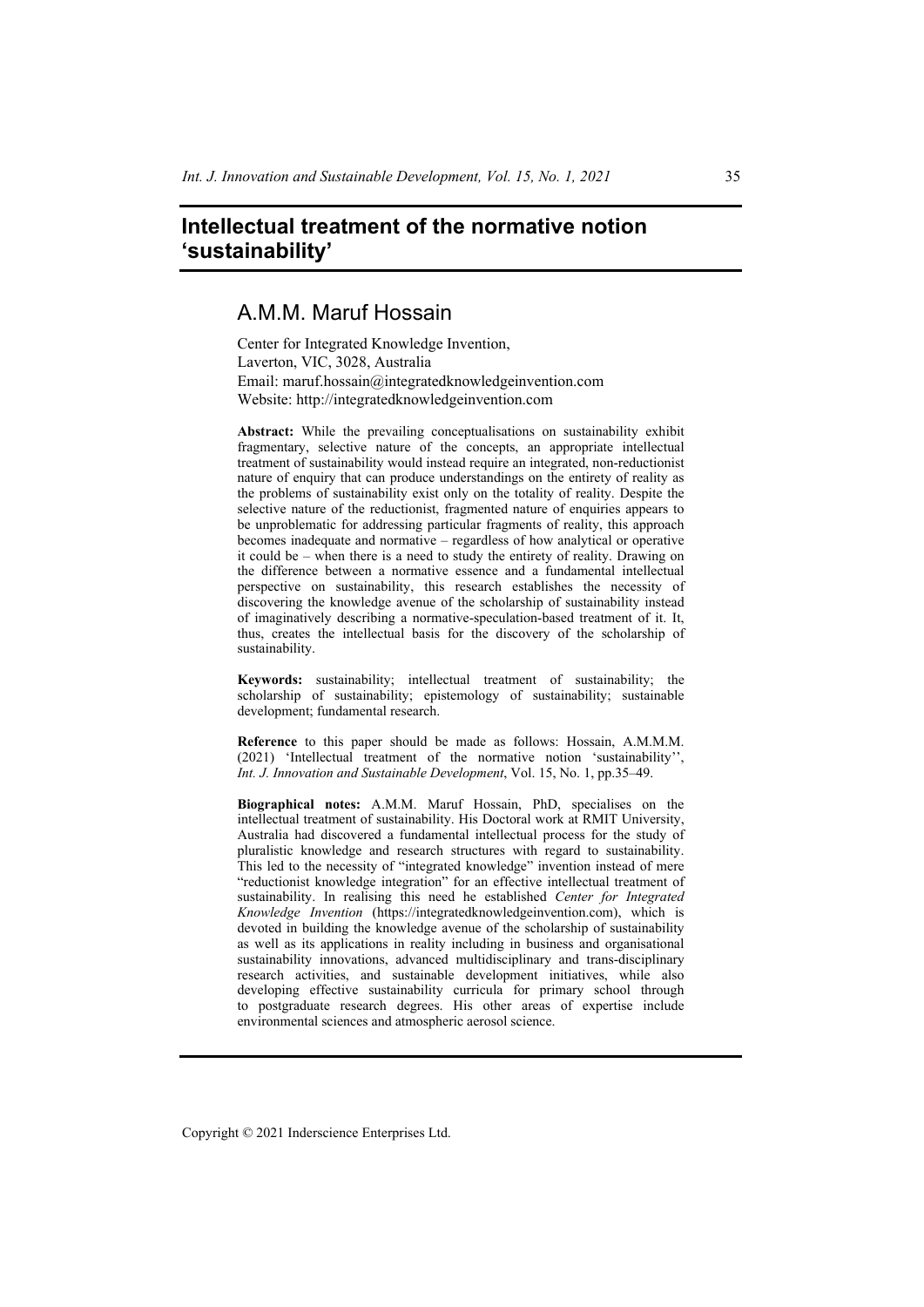## **1 Introduction**

"Because traditional science focuses on the accrual of knowledge in specific disciplines, it is ill-equipped to deal with the inconsistencies and incoherence on a larger scale that result from this narrow vision. This has led to the present crisis of seemingly uncontrollable global system degradation that only now is beginning to be recognized and questioned." (Yoshikawa, 2011, p.263)

The fundamental cause of the emergence of the crisis of sustainability is ascribed on the rise of industrialisation and the accompanying rapid economic growth (Komiyama and Takeuchi, 2011). It implies that the notion of sustainability arose as a response to the afflictions or negative by-products that are resulted from scientific and technological advances brought by industrialisation. In a literal sense, the term 'sustainability' implies that we do not want afflictions as they produce uncertainty about the costs and benefits of progress. As such, sustainability means that seeking progress from development would require a consideration of the long-term prospects – or 'sustainability' – of such development. This pursuit has been considered as a key issue for human and planetary well-being in the 21st century (Komiyama and Takeuchi, 2011).

Discussions on the issue of sustainability could be traced to different origins. One strand arose in Malthus's work *An Essay on the Principle of Population*, which dealt with the potential tensions between a geometric increase in population and an arithmetic increase in food production (Malthus, 1798). A similar concern was echoed in the works of Mill (1909), revealing the impossibility of world's population and wealth to continue to increase indefinitely. In this respect Hardin (1968) pointed out to the absence of technological solutions on the issue of population, which led Odum (1971) to coin 'environmental capacity' to explain the dilemma. In *The Limits to Growth*, Meadows et al. (1972) foretold an impending crisis of sustainability if humanity was to continue on its course of natural resource depletion and environmental degradation. The term 'sustainable' had, accordingly, been used within the contexts of ecology, forestry and fisheries (Onuki and Mino, 2011).

Another strand of discussions on sustainability arose in terms of the sustainability of humanity and society, hence, the book *The Sustainable Society* had contained Daly's essay (Daly, 1977) on steady-state economy in attempting to respond to the predictions of the sustainability crisis. The World Commission on Environment and Development (WCED) report *Our Common Future* (WCED, 1987) had related sustainability to development processes, which – through the coining of the notion *Sustainable Development* – had attempted to integrate these two strands, i.e.,

- the sustainability of the ecosystem functions, which provide
- the natural resources upon which all human, social and economic developments depend (Kajikawa, 2011).

This view speaks of the nature and causes of the problems such as global warming, environmental degradation, the appearance of new diseases, burgeoning world population coupled with growing inequalities between rich and poor, the North-South divide, regional conflict, insecurity, urban isolation, racial tensions, cyber-crime, and many others (Takemura, 2011; Yoshikawa, 2011).

The WCED report (WCED, 1987) gave the sustainability agenda rapid global recognition (Onuki and Mino, 2011). Its definition of *Sustainable Development* had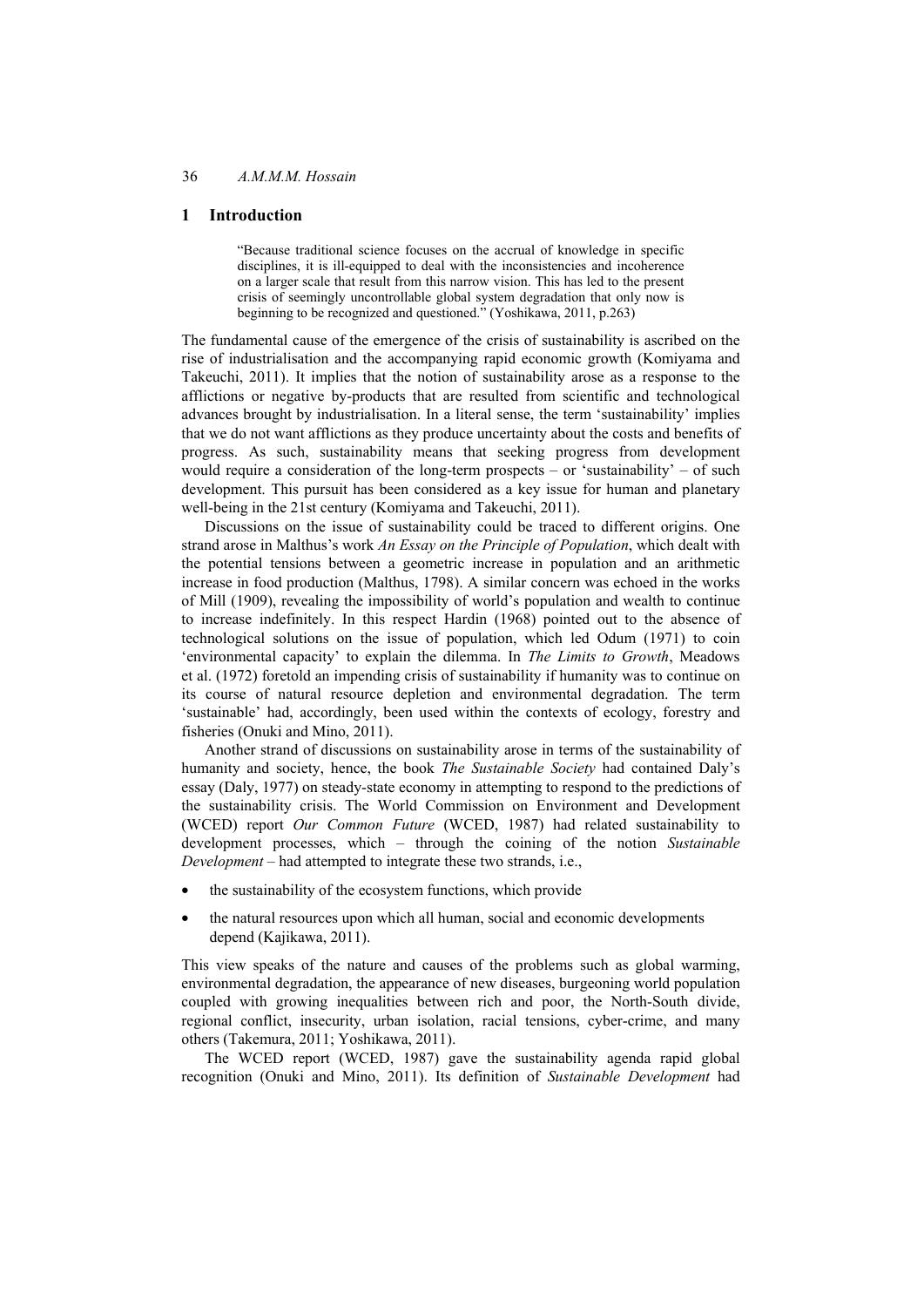attracted global support due to being founded on the idea that development processes must ensure the coexistence of economy, society and environment (Komiyama and Takeuchi, 2011). This report, together with the publication of *The Future We Want* (UNCSD, 2012), the sequence of the three United Nations conferences on sustainability – taking place at Rio de Janeiro, Johannesburg, and Rio de Janeiro (again) in 1992, 2002 and 2012, respectively – as well as the recognition of the MDGs and the SDGs (millennium development goals, and sustainable development goals) have together established a wide agreement on the roots of the sustainability crises to have been located in both the unsustainable levels of production and consumption in the Global North and the (often related) enormous poverty in the Global South.

A key development in our sustainability journey since the 1992 United Nations conference on sustainability (also known as the 1992 Earth Summit) has, therefore, been in the recognition that Sustainable Development is multidimensional (i.e., social, environmental, economic, political, cultural, etc.) and underpinned by a set of core or common values. As noted of the seven Millennium Goals, which were later changed to eight goals:

> "The goals for international development address that most compelling of human desires – a world free of poverty and free of the misery that poverty breeds … Each of the seven goals addresses an aspect of poverty. They should be viewed together because they are mutually reinforcing … Many poor people earn their living from the environment. So progress is needed on each of the seven goals." (United Nations et al., 2000)

This recognition of the moral or normative base of Sustainable Development was a key factor for the popularity of the notion *sustainability* throughout the globe. Indeed, Kajikawa (2011) and Marsden (2011), among numerous others, have argued that sustainability is a normative goal of society.

### **2 The chaos of sustainability**

Although the notion of sustainability is proclaimed by many to be a normative concept, the notion is viewed through a plethora of meanings, conceptualisations and approaches. These diverse meanings are grouped between distinct classes in different classification schemes. One of these schemes contrasts between universalist, thick and procedural sustainability (Miller, 2013) with respect to the discourse of sustainability science (Kates et al., 2001). The 'universalist sustainability' in this classification scheme defines sustainability as a universal constant that aims at improving the quality of human life while maintaining the planet's life-support systems for the present as well as the future generations. While this way of conceptualising sustainability resembles a utopian view of reality without providing much guidance on the measures for advancing towards such a state, the thick and procedural sustainability attempt to advance such operational aspects. 'Thick sustainability', as per Miller, means the practice of making concrete and explicit choices over – which aspects of welfare to be advanced, what environmental elements and states need to be considered as necessary for promoting such welfare, and at what time scales these are to be achieved. The 'procedural sustainability', on the other hand, defines sustainability as a process of defining, learning and adapting to changes in conditions as well as in embracing uncertainties.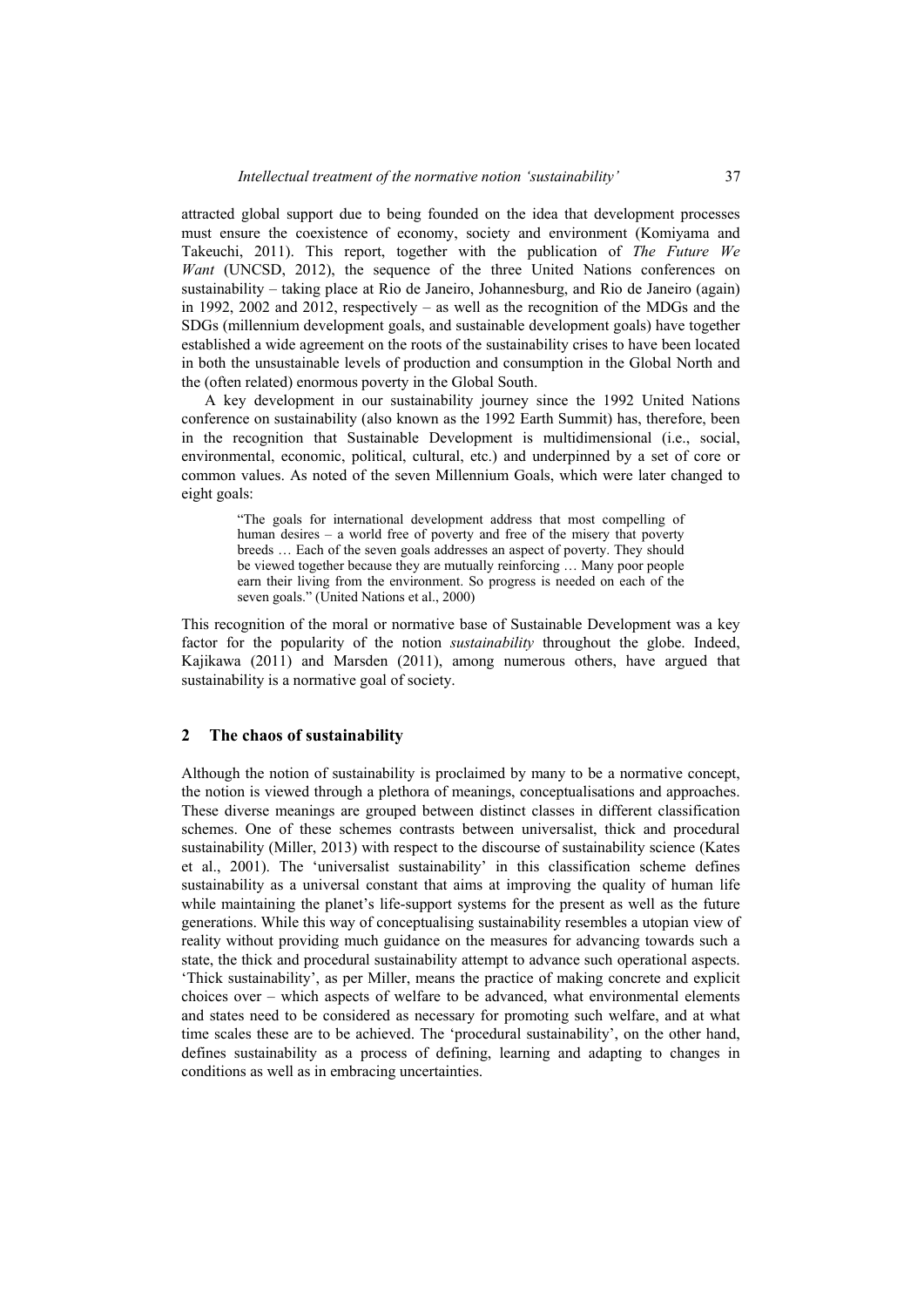Another classification scheme views the concept of sustainability either through a set of social-ecological criteria, or a vision of humankind, or an object/thing/phenomenon, or an approach of study (Salas-Zapata and Ortiz-Muñoz, 2019). Through proposing this classification scheme the authors deny the existence of ambiguity and lack of clarity within the concept of sustainability by claiming that the diverse meanings and usage associated with the concept could broadly be grouped within these four classes. In this scheme the authors differentiate between the view of sustainability as a vision of humankind and the rest of the three views by identifying the earlier as a teleological/ normative view and the latter as operative views.

The universalist concept of sustainability in Miller's classification corresponds to the concept of sustainability as a vision of humankind in Salas-Zapata and Ortiz-Muñoz's classification as both of these are teleological concepts. In that sense the concepts of thick sustainability and procedural sustainability in Miller's classification could be regarded as operative/analytical concepts similar to the three other views on sustainability in Salas-Zapata and Ortiz-Muñoz's classification scheme. However, such categorisation would contradict the fundamental nature of the intellectual necessities of sustainability, as the operative/analytical concepts of sustainability in both of these classification schemes are epistemologically and methodologically rooted in fragmentary modes of studies that either apply or emulate the reductionist nature of enquiry. As the problem of sustainability exists only on the entirety of a given reality, the intellectual treatment of sustainability, therefore, needs to study the realities/things in their entireties. However, such studies would characteristically differ from the fragmentary modes of studies due to the selective nature of the fragmentary modes as opposed to the entireties of the given realities.

This selective nature of the fragmentary modes of studies, relating to the operative/analytical concepts of sustainability, is evident from the data that were analysed by Salas-Zapata and Ortiz-Muñoz in producing their classification scheme. For example, the concept of sustainability as a set of social-ecological criteria is deduced in their classification scheme from statements (that appeared in research literatures) such as "reduce or eliminate the use of dangerous substances  $-$  CO<sub>2</sub> emission" (under the reference system "designing chemical products and processes"), or "employing renewable sources that do not release greenhouse gas emissions" (under the reference system 'production of energy'), or "makes optimal use of natural resources, respects cultural authenticity and ensures economic viability" (under the reference system 'tourism'), etc. All these statements are selective in their incorporation of criteria, where the selected criteria do not represent all elements that together constitute the integrity of the realities represented by these reference systems as we acknowledge them.

Similarly, the concept of sustainability as an object/thing/phenomenon in Salas-Zapata and Ortiz-Muñoz's classification scheme is deduced from statements such as "maintenance of a harmonic relationship between stakeholders" (under the reference system 'mining industry'), or "availability of fish in spite of el Niño and la Niña phenomena (under the reference system 'fishing'), or "maintenance of marine resources in spite of fishing activity originated in tourism" (under the reference system 'fishing tourism'), etc. In terms of the concept of sustainability as an approach of study, the authors demonstrate statements such as "this study used a framework which analysed agro-ecological conditions (land, water, climate), socio-economic conditions, and markets" (under the reference system "the community on Mount Merapi"), or "to present an approach to make social and cultural values concrete in a planning context" (under the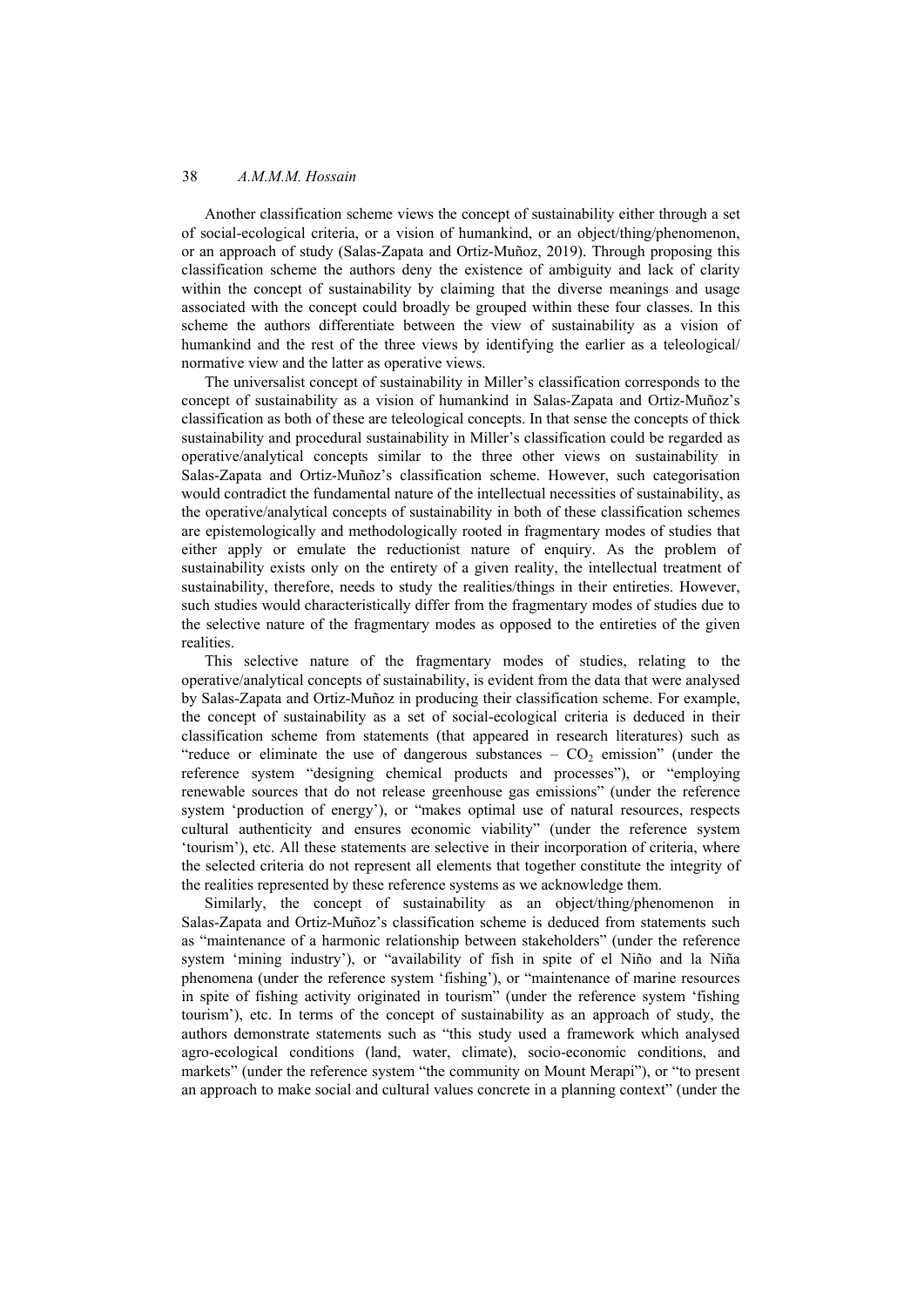reference system 'natural resource systems'), etc. Similar to the authors' construction of the concept of sustainability as a set of social-ecological criteria, these objects/things/ phenomena or the approaches of studies also reveal selective nature of elements that do not treat the entireties of the realities represented by their reference systems.

This lack of presence of any mechanism for treating the entireties of the realities associated with the given reference systems renders these operative/analytical concepts of sustainability also to be regarded as normative concepts due to their selective and reductionist nature of construction, in contrast to the necessity of studying the integrity of these realities for an effective intellectual treatment of sustainability. Treating the entireties of realities for the intellectual treatment of sustainability would instead require a fundamental, non-reductionist/integrated nature of enquiry that can produce understandings on the entireties of these realities.

In the reductionist mode of studying the reality, the fragmented nature of studies does not appear problematic as it is understood that a given study attempts to understand only a particular fragment of reality. However, this approach becomes inadequate as well as normative – regardless of how analytical or operative it could be – when there is a need to study the entirety of a given reality, such as, for the intellectual treatment of sustainability. This effectively renders the notion of sustainability, as approached in our present intellectual discourse, to be acknowledged as a normative concept, regardless of its present teleological or operative/analytical views. These diverse normative representations of the notion of sustainability, hence, reveals an intellectual chaos, existing within the discourse of sustainability, which is defined here as *the chaos of sustainability*.

#### **3 Problem definition and research design**

As sustainability is not a firm, intellectual concept; the normative nature of its notion requires rigorous intellectual test. This test needs to ask two fundamental questions:

- 1 How intellectual is the notion of sustainability?
- 2 What would constitute an intellectual perspective on it?

The research answers these questions through analysing relevant published literature  $-$  as secondary data – within the frame of fundamental research. Hence, two research methods are employed in this work: literature analysis, and fundamental research. In examining how intellectual the notion of sustainability is, the research analyses the fundamental nature of the discourse of sustainability science that has emerged as an overt attempt, aiming to champion pluralistic and integrated forms of knowledge and research in addressing the problem of sustainability. The other question is addressed irrespective of any particular reference system.

### **4 Examining the intellectual standing of sustainability science**

#### *4.1 The problem of the perspective of sustainability science*

The term *Sustainability Science* was first coined in 1999 by National Research Council, United States (NRC, 1999). Beginning from the publication of *Our Common Journey*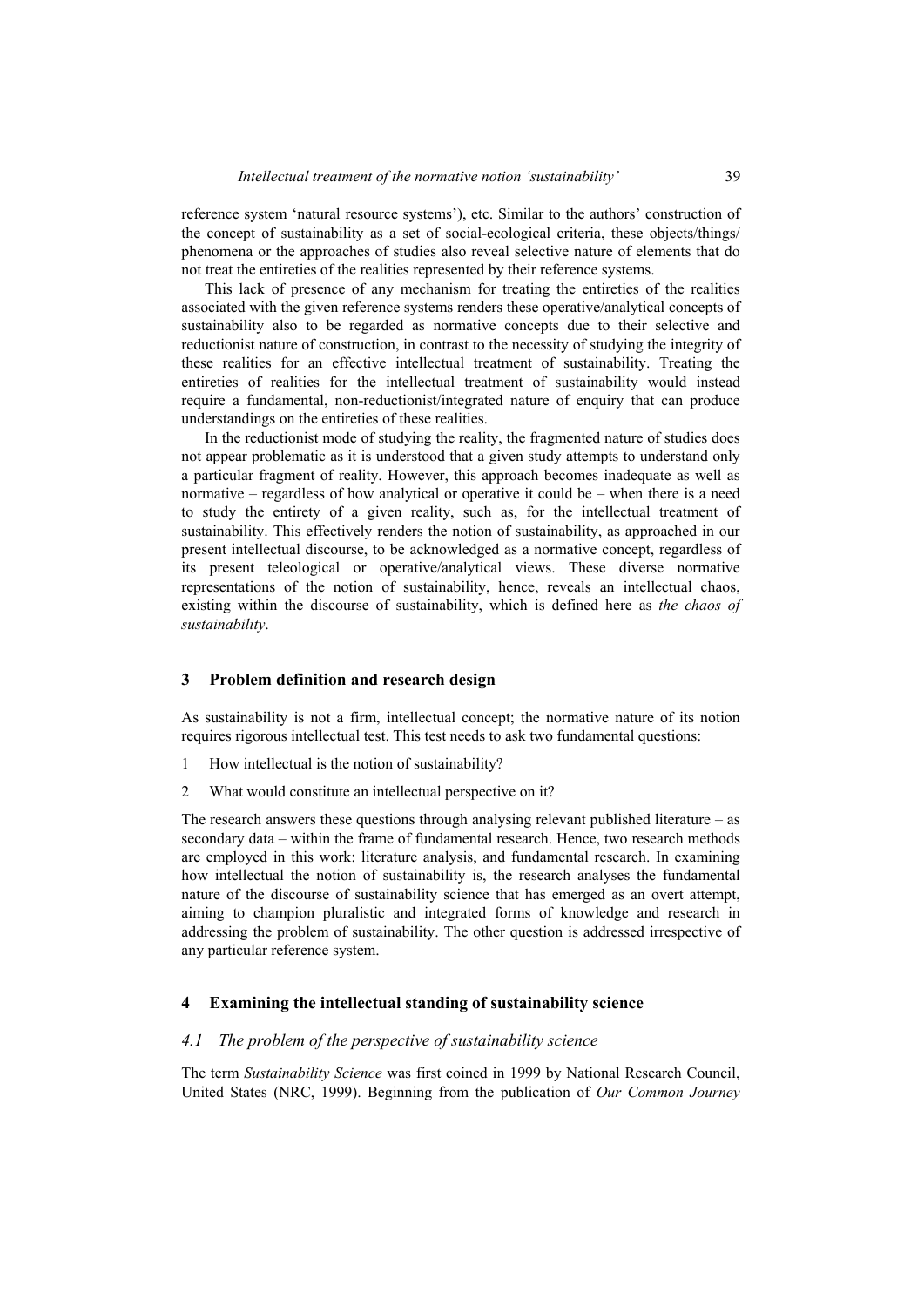(NRC, 1999), scientific deliberations had continued through a number of others in shaping the practice of sustainability science. Kates et al. (2001) describes:

> "A new field of sustainability science is emerging that seeks to understand the fundamental character of interactions between nature and society. … Sustainability science needs to move forward along three pathways. First, there should be wide discussion within the scientific community – North and South – regarding key questions, appropriate methodologies, and institutional needs. Second, science must be connected to the political agenda for sustainable development … Third (and most important), research itself must be focused on the character of nature-society interactions, on our ability to guide those interactions along sustainable trajectories, and on ways of promoting the social learning that will be necessary to navigate the transition to sustainability." (pp.641–642).

This sets out the perspective behind the emergence of sustainability science, which articulates a presumptuous approach in terms of seeking to understand the fundamental character of nature-society interactions. Besides, the following assumptions are also adopted for the practice in terms of:

- trying to discover the key research questions and appropriate methodologies through discussions
- the necessity for science to be connected with the political agenda on sustainable development
- adopting a methodological approach that aims to understand and guide the character of nature-society interactions along sustainable trajectories.

These assumptions portray a speculative character of sustainability science, which was not produced from a fundamental intellectual inquiry in terms of the appropriate intellectual necessities of sustainability. It, thus, reflects a normative base of sustainability science, while the remainder of Section 4 analyses the consequences of such normative essence.

# *4.2 The problem of nature*

The IR3S (Integrated Research Systems for Sustainability Science, inaugurated in Japan) describes the concept of sustainability science as "a discipline that points the way towards a sustainable society" (Komiyama and Takeuchi, 2011). Sustainability science has also been claimed to be a discipline by others. De Vries writes, "Sustainability science has emerged recently as a new academic discipline and is a growing area of both research and teaching" (de Vries, 2013, p.I). However, the justification of such proclamation could be brought to question, as the proclamations asserting sustainability science to be a new academic discipline contain ambiguity:

"As an integrated academic discipline, sustainability science is able to propose the correct direction and path for existing academic disciplines to solve complex problems and eventually lead society to a state of peace and prosperity. All academic fields may have the same ultimate goal as sustainability science, and that is why sustainability science, with its intrinsic nature as a discipline, requires collaboration among many academic fields." (Fukushi and Takeuchi, 2011b, p.116)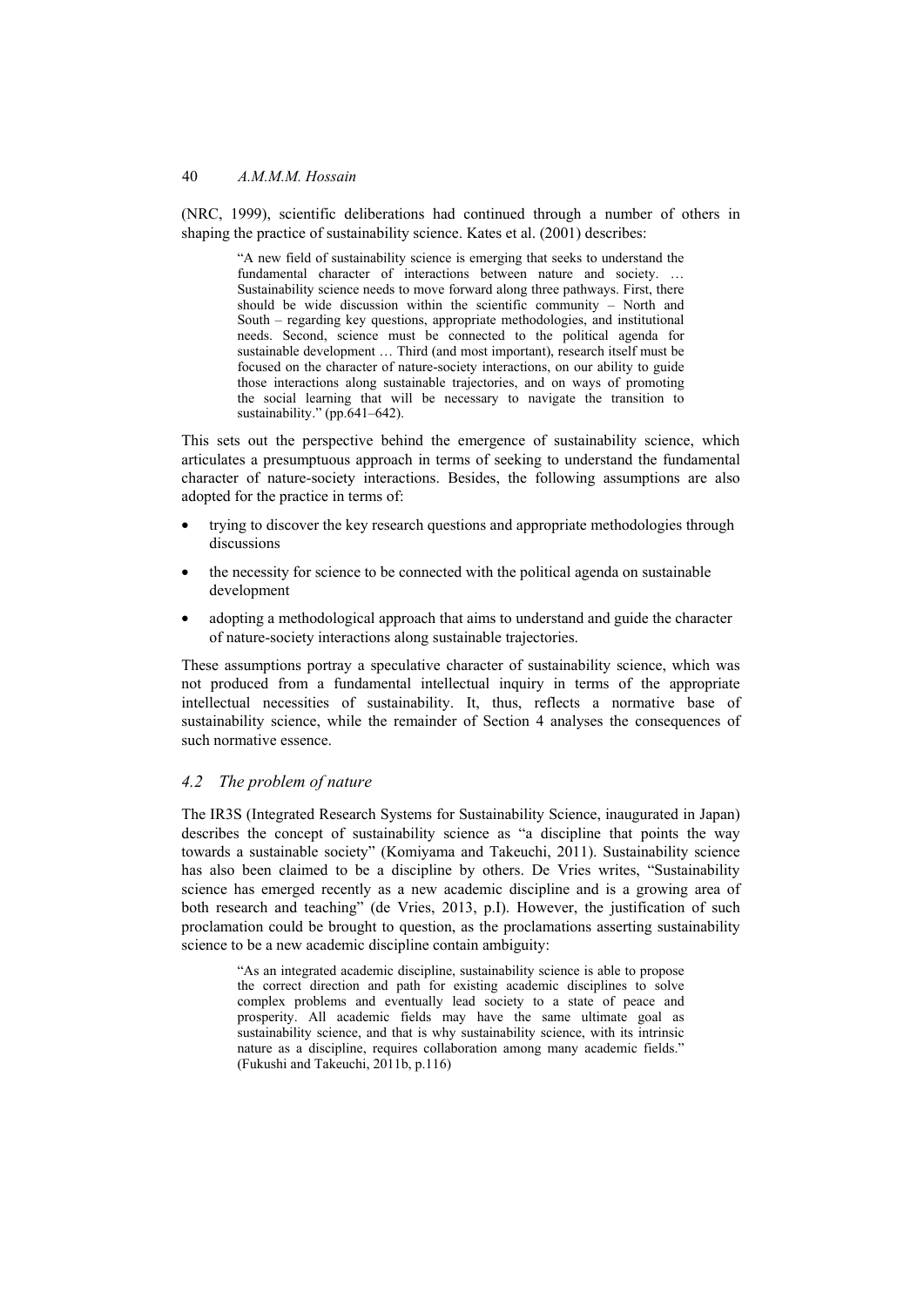This statement could possibly be viewed in two notions. According to the first notion, sustainability science would appear as an overly simplistic practice, having the proclaimed intrinsic capacity of proposing the correct direction and path for the existing academic disciplines, provided that it requires these disciplines to collaborate among one another in order for its discourse to be advanced. In this sense, sustainability science does not become an independent discourse given it requiring collaboration among the existing disciplines (through accepting the direction and path proposed by it). Therefore, this notion represents a dependent form of practice, whereas the intrinsic nature of an academic discipline must refer to an independent form.

The other possible notion could be in terms of considering sustainability science as an independent discipline, which would present self-contradictory assertions. As per such a notion, if the existing disciplines do not and/or cannot collaborate, then sustainability science cannot independently advance its discourse in order to solve the complex sustainability problems, hence, the proclaimed intrinsic nature of it being a discipline would come to question. If the discourse of sustainability science is to be regarded with the two qualities of "independent rather than dependent practice", and "in-depth rather than overly simplistic discourse" (overly simplistic in terms of merely proposing the correct direction and path for the existing academic disciplines), then sustainability science lacks the merit of an academic discipline as yet.

#### *4.3 Definitional and foundational problems*

The problem in defining sustainability science is even more profound. It has been defined at the launch of the journal *Sustainability Science* as "an academic field that points the way to understanding the diverse issues associated with sustainability in a holistic manner and to offering visions of the development of a sustainable society and methods for achieving it" (Onuki and Mino, 2011). Such frame of definition communicates an eclectic identity of its normative essence instead of emanating from firm intellectual foundation. Another attempt to define sustainability science follows as: "Sustainability science is an academic field that aims to secure the sustainability of natural, social and personal systems and the peace and prosperity that human beings tend to seek" (Fukushi and Takeuchi, 2011b, p.116). The existence of such multitude of optimistic, normative and eclectic definitions of sustainability science may rather serve to impart obscurity and uncertainty into its essence.

Sustainability science has speculatively been described as having the basic character of an interrelationship-based transformative science:

> "One of the key characteristics of sustainability science is that it does not end with the unilateral process of dispensing research results to the general public. Rather, it depends on a bilateral process through which changes in social values and sustainability-oriented actions taken by the public in turn transform the character of sustainability science. In other words, sustainability science itself is an interrelationship-based discipline …" (Takeuchi, 2011, p.89)

Such speculation-based projection of a proclaimed basic character of sustainability science communicates a desire for overcoming the limitation of its reductionist way of inquiry – that is fundamentally inconsistent with the intellectual necessities of sustainability (see Section 2) – through altering the traditional unilateral process of the reductionist disciplines into a bilateral one, which does neither address these intellectual necessities of sustainability. Besides, as per such speculation, "changes in social values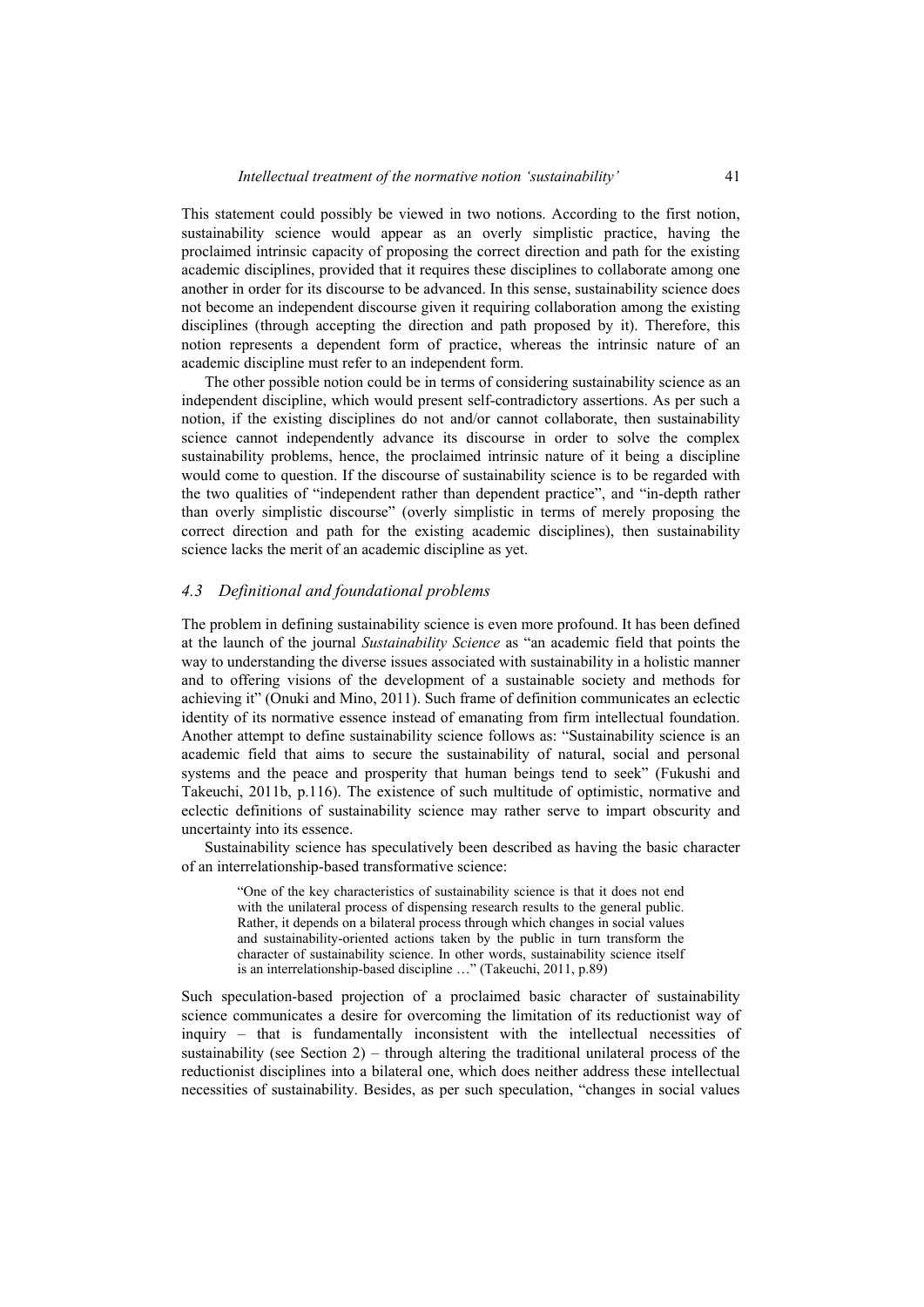and sustainability-oriented actions taken by the public" in turn transforming the character of sustainability science leaves the notion to be populated with disparate considerations from diverse, potentially inconsistent traditions. Moreover, such speculative character may also create contradictions in terms of the social/non-academic aims within the notion of a discipline as well as on their interrelationships.

In the concluding chapter on the discussions of the concepts of sustainability and sustainability science, IR3S communication states:

"By integrating the knowledge produced by existing academic disciplines, sustainability science can develop innovative solutions and propose pathways to them … however, existing academic disciplines are not well prepared to link with each other, and researchers who do interdisciplinary work of this sort often suffer from a lack of recognition … Sustainability science proposes that conventional disciplines open channels to link with each other. Such linkages are the only way to reach solutions to complex problems. The specific methods of linkage and integration have to be developed for individual cases, and professionals capable of doing such work need to be educated." (Fukushi and Takeuchi, 2011a, p.117)

As per this speculative statement, unless the existing academic disciplines become linked to one another – which is a task that goes in contrary to their nature, expertise and practice – the matter of knowledge integration through the exercise of sustainability science remains imaginary.

# *4.4 Summary*

As discussed insofar, problems are manifest in the intellectual standing of sustainability science. The presumptuous approach and speculative nature and characters of this discourse reveal its lack of a credible intellectual foundation. While it is characterised by a normative essence instead of being based on a fundamental intellectual process, the problems with its nature and characters could be identified as being the natural consequences of its normative essence:

"The science is in its infancy. Criteria, approaches, and even definitions of the science vary. Although there is general agreement on three key concepts that underscore sustainability science (transdiciplinarity, integrative analysis, and the creation of knowledge for action), there is no established methodology, and the means employed to measure outcomes are inconsistent." (Yoshikawa, 2011, p.257)

# **5 Sustainability: to be perceived from an intellectual perspective or through a normative essence?**

The notion of sustainability has been characterised by the moral consciousness that surface it, instead of arising from a fundamental intellectual perspective (see Section 1). This, in turn, populates the notion with disparate considerations that effectively yield an intellectual chaos (see Section 2). As such, it becomes imperative to distinguish between the *intellectual perspective of* and the *intellectual discourse on* the notion of sustainability. Although the global recognition of the notion had occurred owing to its normative essence, the notion does not cease from being intellectually treated due to the paramount importance implicated with its issues that cross-cut a wide of range of human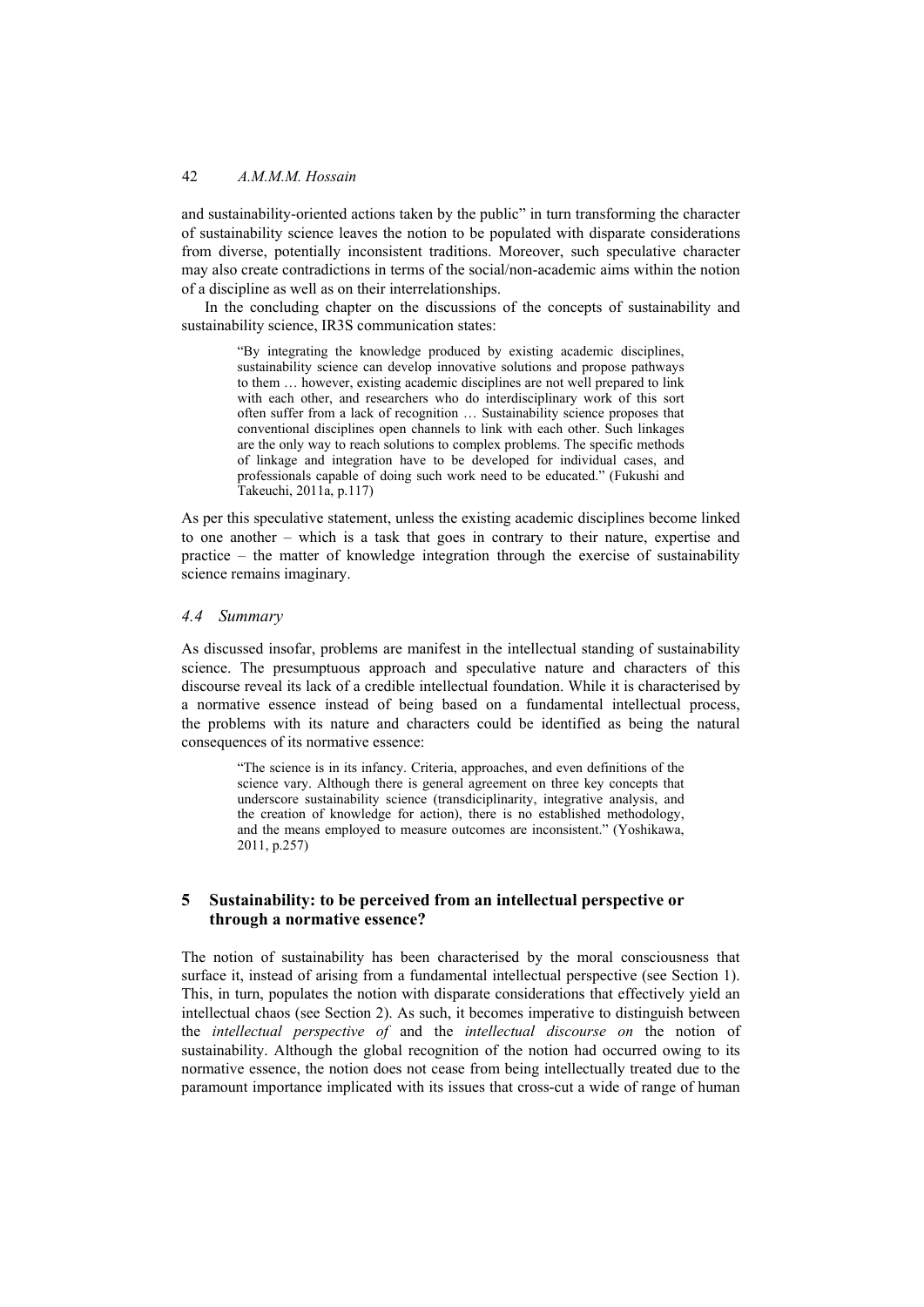activities and scholarships. Therefore, attempting to *intellectually* treat the *normative essence* of the notion represents a troubled area, as has been exemplified through analysing the discourse of sustainability science in Section 4. This could be ameliorated through *intellectually* treating a notion based on *a fundamental intellectual perspective*.

A normative approach is not necessarily a fundamental or disciplined approach, nor is free from the scope of intellectual contamination, although such an approach could become the most contributing factor for a notion's rise in popularity. On the contrary, a fundamental intellectual perspective can provide a definitive and disciplined approach, while carefully avoiding yielding intellectual chaos. For an appropriate intellectual treatment of sustainability, it is, therefore, imperative to recognise the gap between the *normative essence of sustainability* and a *fundamental intellectual perspective on sustainability* to be reflected in their subsequent intellectual discourses. Given the problems with respect to the normative base of the discourse of sustainability science (as exemplified in Section 4), it becomes necessary to surpass this essence of normative impulse and form an intellectually justified fundamental approach on the notion of sustainability. Emphatically, there is a necessity of discovering the scholarship of sustainability instead of imaginatively describing the normative-speculation-based treatment of it.

## **6 Questioning the intellectual standing of sustainability**

The contemporary notion of sustainability  $-$  as a multi-faceted area of public awareness and academic deliberations as well as having a global recognition as a conscious way of living – has come to host an unforeseen wave of social interest. However, its valuesdriven, normative nature yields an intellectual chaos that can obfuscate many sustainability issues, resulting in a potential deepening of social confusion and political inaction. Hence, developing an intellectual perspective of sustainability, based upon which, a scholarship of sustainability could be constructed, becomes imperative for an effective intellectual treatment of sustainability. However, the construction of the scholarship of sustainability would become a fundamentally difficult task due to the unprecedented necessity for a pluralistic orientation of knowledge that would be capable of studying the integrity of reality for producing understandings on its entirety (see Section 2). As the prevailing notion of sustainability is underpinned by normative assumptions, the following questions could be asked on its fundamental intellectual standing.

- In contrary to researching sustainability based on its normative essence and diverse applications of the reductionist methodology (that have been taken for granted), to what extent can sustainability be understood and researched through the development of a fundamental intellectual process that can study the integrity of a given reality for producing understandings on its entirety?
- To what extent can we conceive of, and indeed, engage in creating the scholarship of sustainability through the exercise of such fundamental intellectual process?
- How can this intellectual process foster the development of integrated knowledge acquisition processes that would be required for producing the knowledge avenue of the scholarship of sustainability?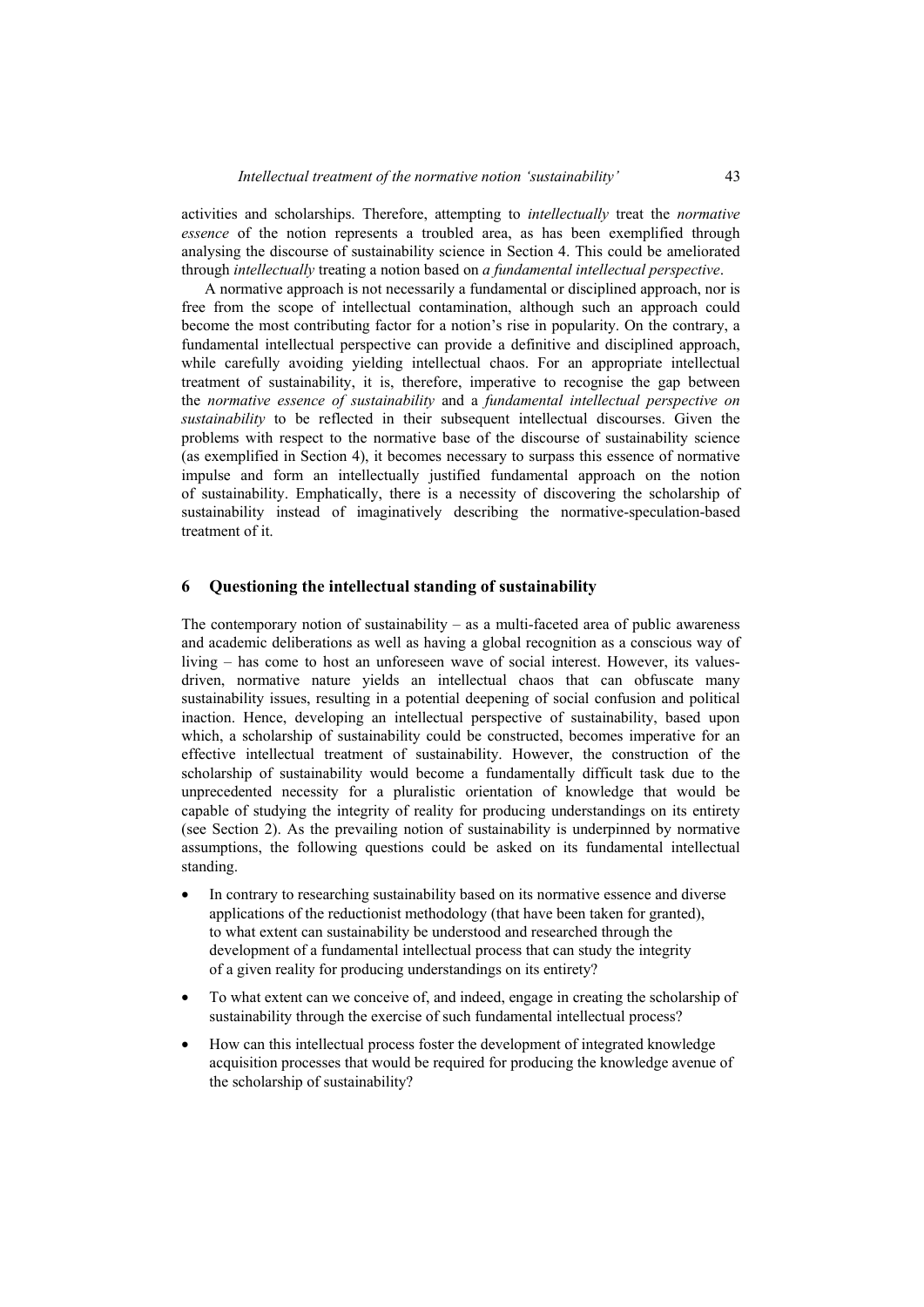# **7 Forming the intellectual perspective of sustainability**

## *7.1 The paradox of studying sustainability*

The study of sustainability potentially sits on a paradoxical tension between the breadth and depth of comprehending a given reality. As the reductionist mode of enquiry produces narrow, fragmented and vertical advancement of knowledge; its linear, disciplinary approach does not suffice for meeting the intellectual necessities of sustainability while at one hand the sustainability problems are characterised with a proliferation of afflictions with entangled nature in feedback loops (Ayres, 2000) and on the other hand this vertical advancement of knowledge produces disintegrated comprehension of reality, along with a resultant pool of fragmented, inconsistent or even contradictory artefacts (Yoshikawa, 2011).

While the intellectual treatment of sustainability through the exercise of reductionist, disciplinary methodology forms one part of the problem in terms of producing disintegrated, vertical comprehension of reality, the other part of the problem lies at the other end of the spectrum, i.e., into the breadth of comprehending the reality. The expanse and complexity of the problems of sustainability could potentially be as vast as incorporating anything and everything in reality, which, in human intellectual terms, could effectively lead to reducing the issue of sustainability into an empty/meaningless notion. The following two statements, taken together, illustrate this tension that the study of sustainability is characterised with: "The time has come … to liberate the study of real-world processes from the confines of artificial,  $19<sup>th</sup>$  century boundaries between the scientific disciplines" (de Vries, 2013, p.5) and "For some, the term 'sustainability' is now so broad as to be meaningless. Essentially, anything, anywhere or anyone can be taken as the focus for a sustainability research project" (Franklin and Blyton, 2011, p.5).

Amid this risk of getting lost either into too much breadth or into too much depth, the potential scholarship of sustainability ideally needs to operate between these two extremes, while sufficiently incorporating both of these elements, i.e., the breadth and depth of comprehending the reality for producing understandings on its entirety. The breadth, here, refers to the horizontal comprehension of the integrity of reality, whereas the depth represents the vertical comprehension of the specificity of the integrated reality. This unique intellectual orientation of the potential scholarship of sustainability brings on the necessity of epistemologically assessing the position of the reductionist scientific methodology in the light of the sustainability crisis.

## *7.2 Epistemological necessity of a new mode of enquiry*

The emergence of the notion of sustainability in human intellectual discourse unfolds an unprecedented problematic dimension of the reductionist scientific methodology. From a sustainability point of view, the structure of the reductionist scientific disciplines could be described in terms of containing 19th century artificial boundaries between the disciplines (de Vries, 2013, p.5), which enable them to function in their reductionist way. In human intellectual discourse, the dominance of such boundaries – that have been driving an enormous production of reductionist knowledge – has been so great that others have described the same to be the "traditionalist view of sanctity, and indeed, hegemony of single disciplinary approaches" (Marsden, 2011, p.297). Shaping an effective intellectual response to the problem of sustainability, hence, necessitates the liberation of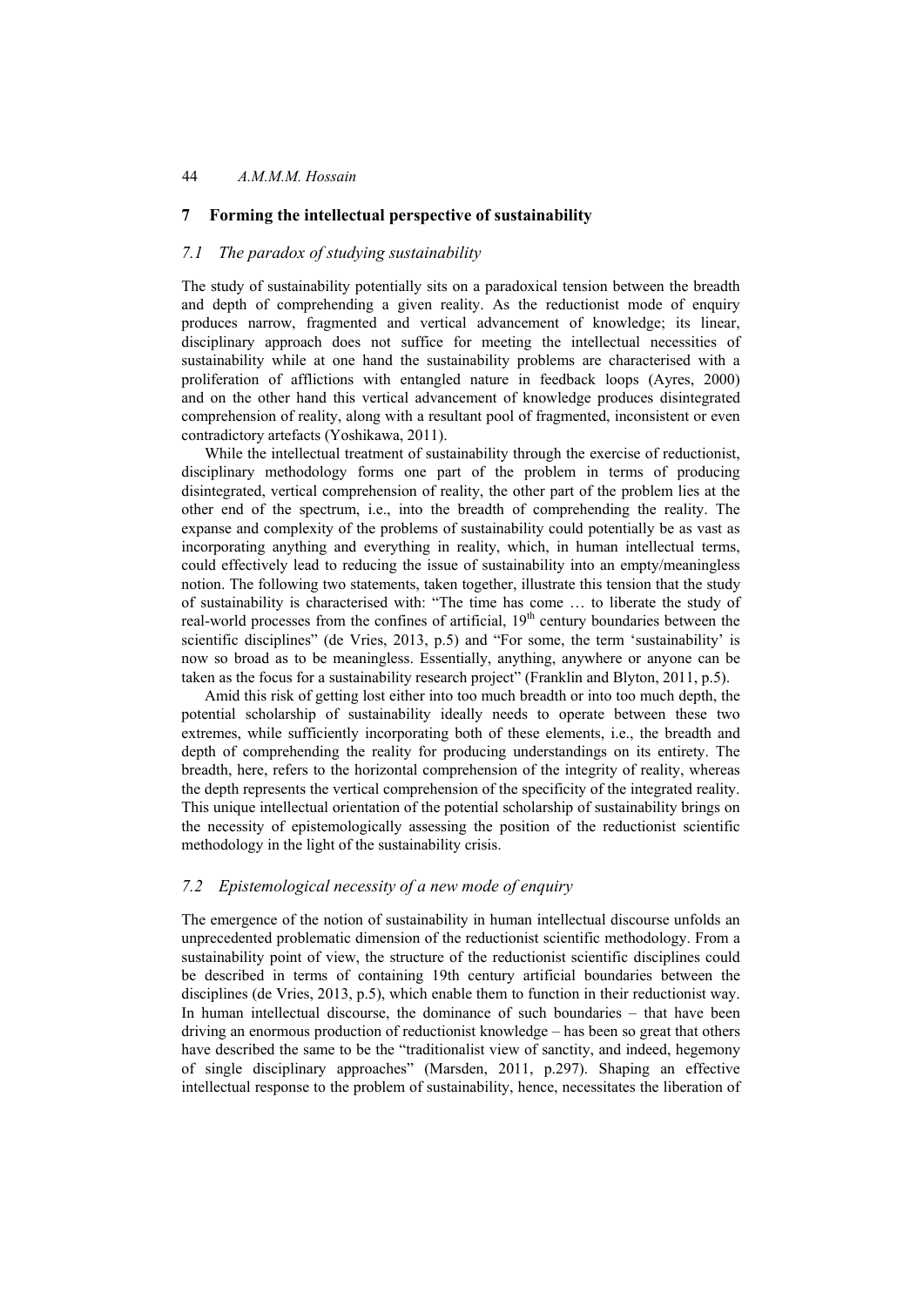the human intellectual discourse from the dominance of these artificial 19th century boundaries through countering such sanctity and hegemony of reductionist, disciplinary approaches.

## *7.2.1 Limitations of the reductionist scientific method*

Hossain (2018) analysed the epistemological and methodological problems of the reductionist nature of enquiries in the light of the problem of sustainability. As evident in his analysis, the traditional scientific method and its characteristic reductionist practice exhibits the limitations of:

- inability to address the entirety of reality
- a restricted capacity in terms of observing and explaining its matters of enquiry, which takes place merely in an objective manner that excludes the subjective as well as the holistic aspects of reality
- its incapacity of yielding artefacts but within highly restrictive scopes and manners.

While the reductionist methodology remains characterised by these limitations, many reductionist disciplines tend to address the problem of sustainability from their own, singularistic perspectives (Takeuchi, 2011), which may exacerbate the chaos of sustainability (see Section 2).

The exercise of the reductionist scientific practice – although meant to improve the quality of life – has, ironically, facilitated the creation of the sustainability crisis through producing fragmented scientific and technological advances that yielded inconsistent/contradictory artefacts, leading to excessive, localised and uncoordinated human actions (Yoshikawa, 2011). These limitations of the reductionist methodology, together with the separation of the reductionist disciplines by their artificial borders, have acted to prevent modern science from seeing this effect at a scale beyond its compartmentalised narrow domains. While the specialised disciplinary progress in the reductionist mode had taken place without the reality-match of simultaneously advancing our understanding on the entirety of reality, the dominance of the reductionist mode of enquiry on human intellectual discourse has also been so great that the resultant reality had offered little encouragement for the development of alternative intellectual perspectives that could potentially provide an effective intellectual treatment of sustainability.

In the light of the intellectual necessities of sustainability, Hossain (2018, p.419) asked, "how could the traditional scientific method not prevent the emergence of these complex problems, and indeed, through the yield of inconsistent and contradictory artefacts that result in excessive, localised and uncoordinated human actions it actually has created our contemporary problems that it is inherently unable to solve?" This query could be taken to question the true level of accomplishment from the exercise of the reductionist scientific practice in human intellectual discourse while at one hand there is an explosion of reductionist results and artefacts, inconsistent to the integrity of reality, and on the other hand there is a dire poverty of effective knowledge of the system and its sustainability. In the search of an effective intellectual treatment of sustainability, it, thus, becomes necessary to reorient our perception on the traditional scientific method to be recognised as a part of sustainability-problem-making instead of assuming it to be an effective tool to solve it.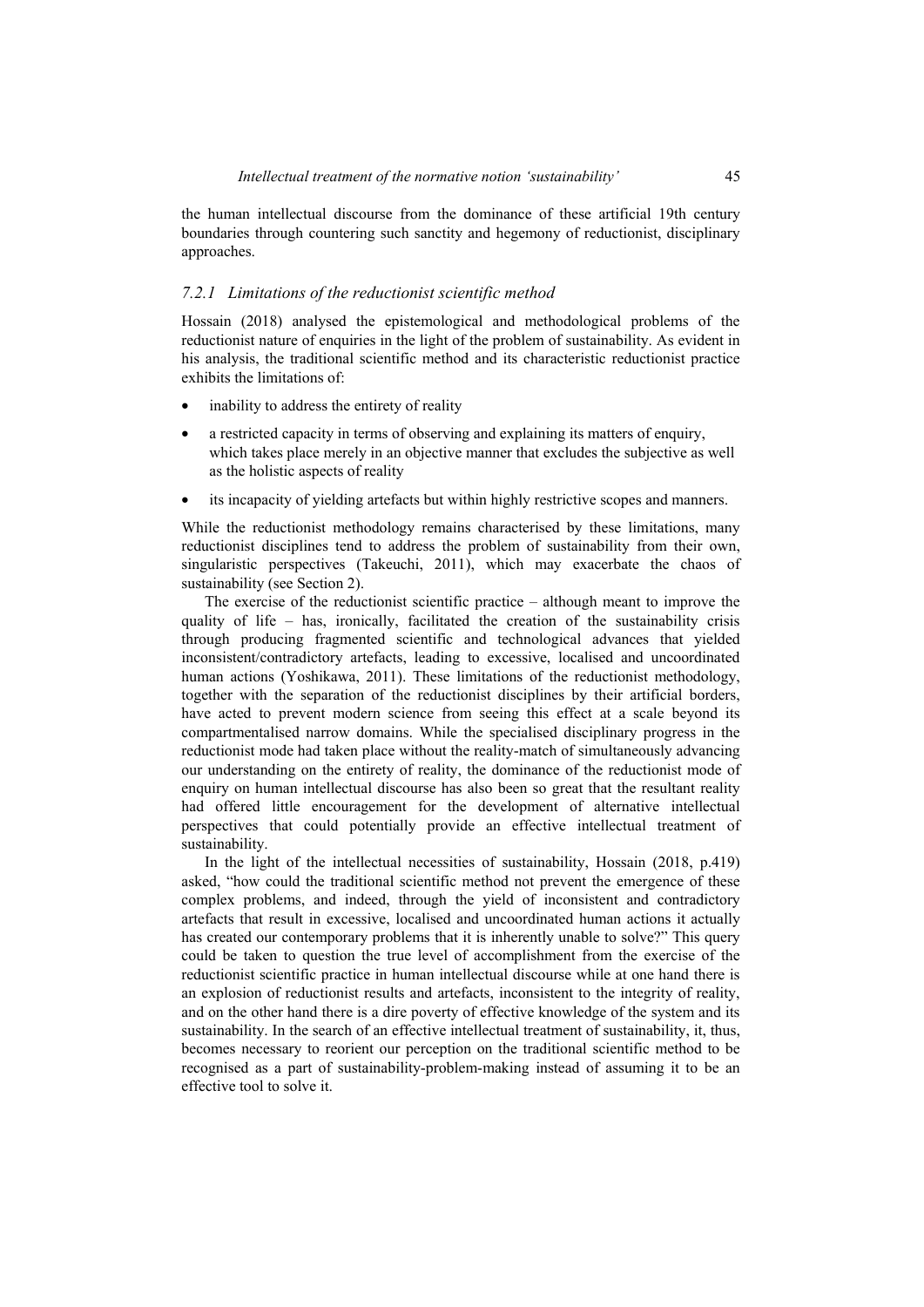## *7.2.2 A new mode of enquiry for the scholarship of sustainability*

In a situation where the inherent limitations of the reductionist scientific method had prevented its practice from recognising its deleterious effects in terms of facilitating the emergence of the sustainability crisis while epistemologically and methodologically the method being incapable of solving the problem of sustainability, the formation of an alternative perspective, i.e., a new mode of enquiry in human intellectual discourse has become imperative. As Hossain (2018) articulated with reference to Ziman's (2001) words, the fundamental intellectual orientation of such a mode of enquiry needs to be characterised by the capacity of producing bricks of knowledge while looking at the whole building, in contrast to producing specialised bricks of knowledge at the expense of not seeing the whole building (which is characteristic of the reductionist mode of enquiry). This new mode of enquiry calls for the development of a fundamental intellectual process that could enable such capacity – i.e., production of bricks of knowledge while looking at the whole building – while also overcoming the limitations of the reductionist mode of enquiry in addressing the problem of sustainability.

As identified in Section 7.1, this new mode of enquiry needs to simultaneously progress a horizontal comprehension of the integrity of reality (i.e., the breadth of comprehending the reality) as well as a vertical comprehension of the specificity of the integrated reality (i.e., the depth of comprehending the integrated reality). The importance of the simultaneous production of horizontal and vertical understandings within what could be identified as *"integrated knowledge" production* lies in the nature of the produced knowledge that should reveal understandings on the integrated reality in both of its characteristic dimensions, instead of either a strictly disintegrated vertical comprehension of it, or a superficial, shallow horizontal comprehension, not telling much on the specificity of the reality. It is, indeed, between these standalone horizontal and vertical extremes that the new mode of enquiry, and the potential scholarship of sustainability, should operate. This new mode of enquiry would also necessitate a new epistemological interpretation of knowledge – in terms of 'integrated knowledge' production – in order to characterise its unique intellectual orientation.

While Plato had defined knowledge as *justified true belief* (Dretske, 1981; Kakabadse et al., 2003), and in that sense, most of our knowledge are not justified *per se* (Kajikawa, 2011), there is a controversy as to the nature of knowledge among the disciplines. Each discipline tries to define knowledge in the way such becomes relevant to the discipline's intellectual necessities rather than flowing from a common/shared epistemological interpretation of it. This lack of uniform epistemological interpretation as to the nature of knowledge within the disciplines has, thus, resulted in a number of schools of thought within the discourse of philosophy of science, with little agreement among the different schools (Riggs, 1992). Due to a multitude of disciplines operating with multitude of epistemological perspectives, the unique intellectual orientation of the new mode of enquiry needs to arbitrate within this complex philosophical reality of knowledge in order to define the epistemological interpretation necessary for 'integrated knowledge' production for the potential scholarship of sustainability.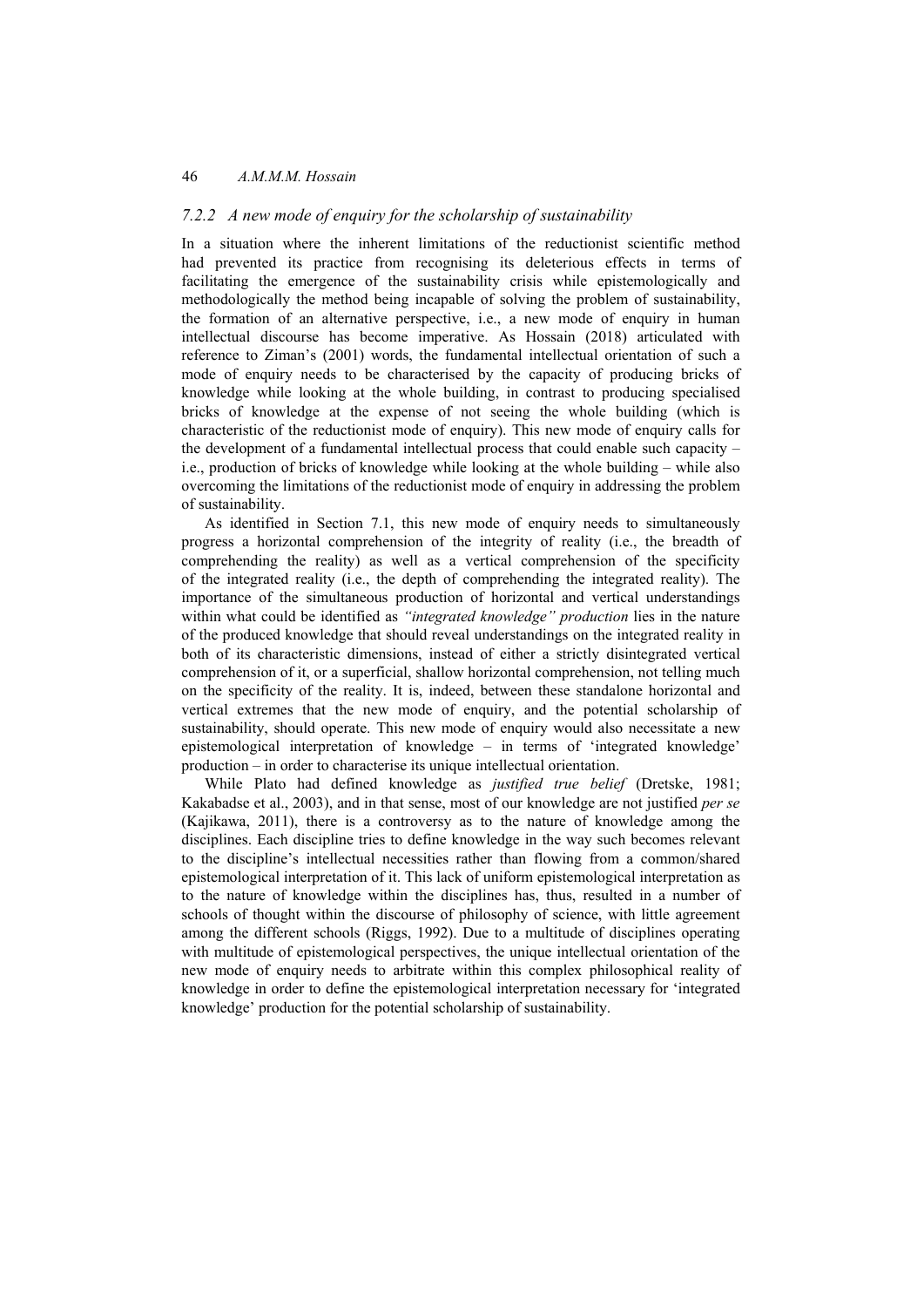## **8 Conclusion**

The WCED Report *Our Common Future* (WCED, 1987) and other contemporary milestones together invoked a historic wake-up call for humanity, the necessity of a scholarship of sustainability, in which light, is unquestionable. The growth of consciousness since 1990s has nourished a great deal of energy for addressing numerous, diversified issues associated with the crisis of sustainability. However, epistemological and methodological limitations and incoherencies have limited progress. As the knowledge acquisition processes in their most effective forms operate in singular, reductionist perspectives, inventing "integrated knowledge" acquisition processes to meet the intellectual necessities of sustainability requires the formation of an unforeseen intellectual project in human intellectual history. This requires treating the notion of sustainability from a fundamental intellectual perspective in contrary to pre-emptively perceiving it through a normative essence. Besides meaningfully resolving the chaos of sustainability (see Section 2), a fundamental intellectual perspective can also reinvigorate the moral basis that acted to popularise the notion of sustainability. This leads to the necessity of the formation of a new mode of enquiry in contrast to the reductionist mode, and requires the development of a fundamental intellectual process that could enable 'integrated knowledge' production for the creation of the scholarship of sustainability.

#### **Acknowledgement**

Some parts of the research contained in this paper were conducted as part of the author's doctoral work at RMIT University, Melbourne, Australia, which was supported by the IPRS-and-APA PhD scholarships from Australia Government.

## **References**

Ayres, E. (2000) 'The four spikes', *Futures*, Vol. 32, pp.539–554.

- Daly, H. (1977) 'The steady-state economy: what, why, and how?', in Pirages, D.C. (Ed.): *The Sustainable Society: Implications for Limited Growth*, Praeger, New York, pp.107–130.
- de Vries, B.J. (2013) *Sustainability science*, Cambridge University Press, New York.
- Dretske, F. (1981) *Knowledge and the flow of Information*, MIT Press, Cambridge, Massachusetts.
- Franklin, A. and Blyton, P. (2011) 'Sustainability research: an introduction', in Franklin, A. and Blyton, P. (Eds.): *Researching Sustainability: A Guide to Social Science Methods, Practice and Engagement*, Earthscan, London, pp.3–16.
- Fukushi, K. and Takeuchi, K. (2011a) 'Conclusion', in Komiyama, H., Takeuchi, K., Shiroyama, H. and Mino, T. (Eds.): *Sustainability Science: A Multidisciplinary Approach*, United Nations University Press, Tokyo, pp.117–118.
- Fukushi, K. and Takeuchi, K. (2011b) 'Multifaceted aspects of sustainability science', in Komiyama, H., Takeuchi, K., Shiroyama, H. and Mino, T. (Eds.): *Sustainability Science: A Multidisciplinary Approach*, United Nations University Press, Tokyo, pp.112–116.
- Hardin, G. (1968) 'The tragedy of the commons', *Science*, Vol. 162, pp.1243–1248.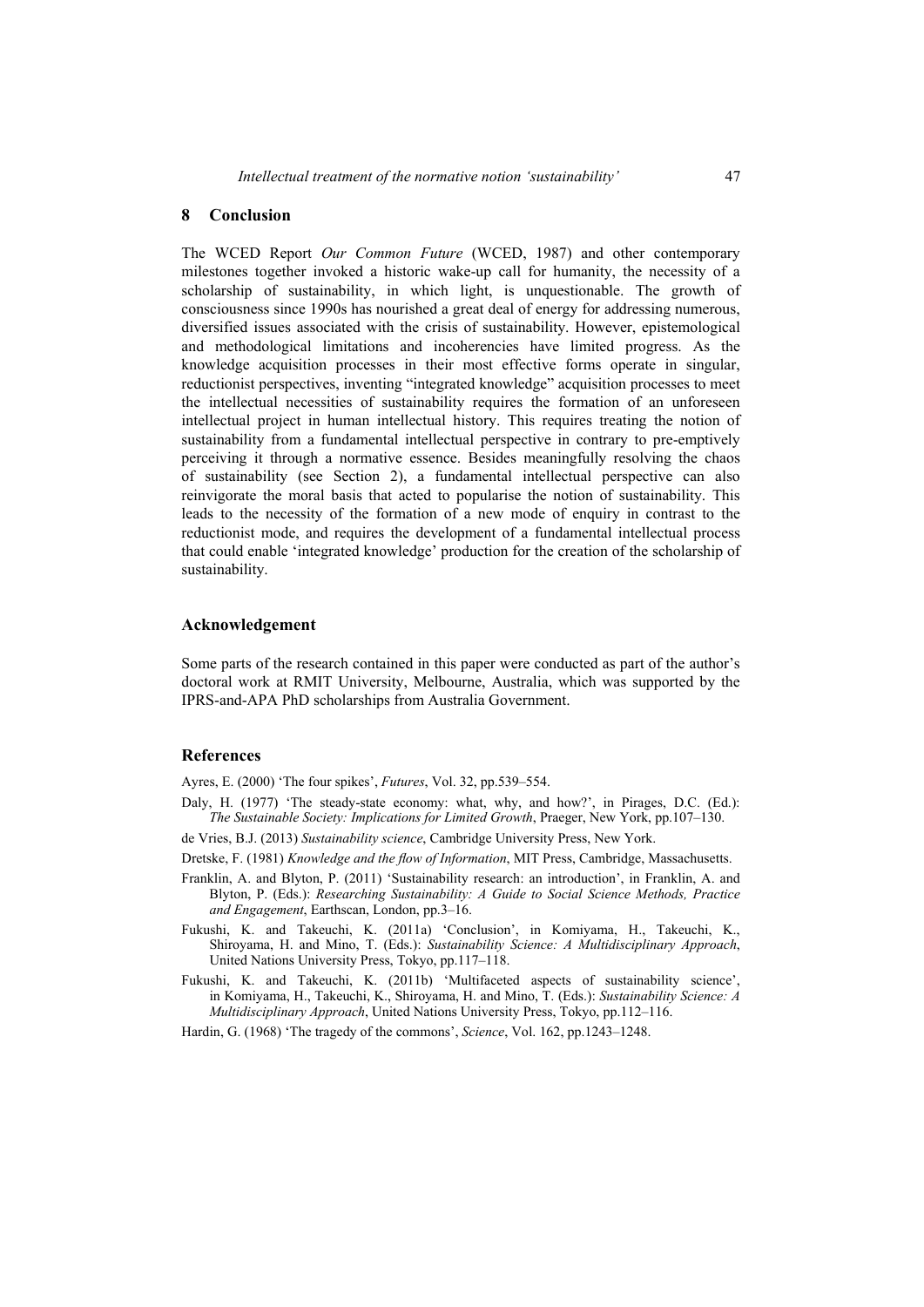- Hossain, A.M.M.M. (2018) 'Unsustainability at the crossroads of climate change and air pollution sciences: implications for sustainable development and the scholarship of sustainability', *Sustainable Development*, Vol. 26, pp.415–421.
- Kajikawa, Y. (2011) 'The structuring of knowledge', in Komiyama, H., Takeuchi, K., Shiroyama, H. and Mino, T. (Eds.): *Sustainability Science: A Multidisciplinary Approach*, United Nations University Press, Tokyo, pp.22–34.
- Kakabadse, N.K., Kakabadse, A. and Kouzmin, A. (2003) 'Reviewing the knowledge management literature: towards a taxonomy', *Journal of Knowledge Management*, Vol. 7, pp.75–91.
- Kates, R.W., Clark, W.C., Corell, R., Hall, J.M., Jaeger, C.C., Lowe, I., McCarthy, J.J., Schellnhuber, H.J., Bolin, B., Dickson, N.M., Faucheux, S., Gallopin, G.C., Grübler, A., Huntley, B., Jäger, J., Jodha, N.S., Kasperson, R.E., Mabogunje, A., Matson, P., Mooney, H., Moore, B., O'Riordan, T. and Svedin, U. (2001) 'Sustainability science', *Science*, Vol. 292, pp.641–642.
- Komiyama, H. and Takeuchi, K. (2011) 'Sustainability science: building a new academic discipline', in Komiyama, H., Takeuchi, K., Shiroyama, H. and Mino, T. (Eds.): *Sustainability Science: A Multidisciplinary Approach*, United Nations University Press, Tokyo, pp.2–19.
- Malthus, T.R. (1798) *An Essay on the Principle of Population*, St. Paul's Church-Yard, London.
- Marsden, T. (2011) 'Sustainability science and a new spatial imagination: exploring some analytical and methodological considerations', in Franklin, A. and Blyton, P. (Eds.): *Researching Sustainability: A Guide to Social Science Methods, Practice and Engagement*, Earthscan, London, pp.297–315.
- Meadows, D.H., Meadows, D.L., Randers, J. and Behrens III, W.W. (1972) *The Limits to Growth; a Report for the Club of Rome's Project on the Predicament of Mankind*, Universe, New York.
- Mill, J.S. (1909) *Principles of Political Economy with some of their Applications to Social Philosophy*, 7th ed., Longmans, Green and Co., London.
- Miller, T.R. (2013) 'Constructing sustainability science: emerging perspectives and research trajectories', *Sustainability Science*, Vol. 8, pp.279–293.
- NRC (1999) *Our Common Journey: A Transition Toward Sustainability*, National Research Council Policy Division Board on Sustainable Development, National Academies Press, Washington.
- Odum, E.P. (1971) *Fundamentals of ecology*, Saunders, Philadelphia.
- Onuki, M. and Mino, T. (2011) 'The evolution of the concept of sustainability science', in Komiyama, H., Takeuchi, K., Shiroyama, H. and Mino, T. (Eds.): *Sustainability Science: A Multidisciplinary Approach*, United Nations University Press, Tokyo, pp.92–97.
- Riggs, P.J. (1992) *Whys and Ways of Science: Introducing Philosophical and Sociological Theories of Science*, Melbourne University Press, Victoria.
- Salas-Zapata, W.A. and Ortiz-Muñoz, S.M. (2019) 'Analysis of meanings of the concept of sustainability', *Sustainable Development*, Vol. 27, pp.153–161.
- Takemura, M. (2011) 'The human dimension in sustainability science', in Komiyama, H., Takeuchi, K., Shiroyama, H. and Mino, T. (Eds.): *Sustainability Science: A Multidisciplinary Approach*, United Nations University Press, Tokyo, pp.336–352.
- Takeuchi, K. (2011) 'Conclusion', in Komiyama, H., Takeuchi, K., Shiroyama, H. and Mino, T. (Eds.): *Sustainability Science: A Multidisciplinary Approach*, United Nations University Press, Tokyo, pp.87–89.
- UNCSD (2012) *The Future We Want*, United Nations Conference on Sustainable Development, Rio+20 Outcome Document.
- United Nations, International Monetary Fund, Organisation for Economic Co-operation and Development and World Bank Group (2000) *A Better World for All*, International Development Goals.